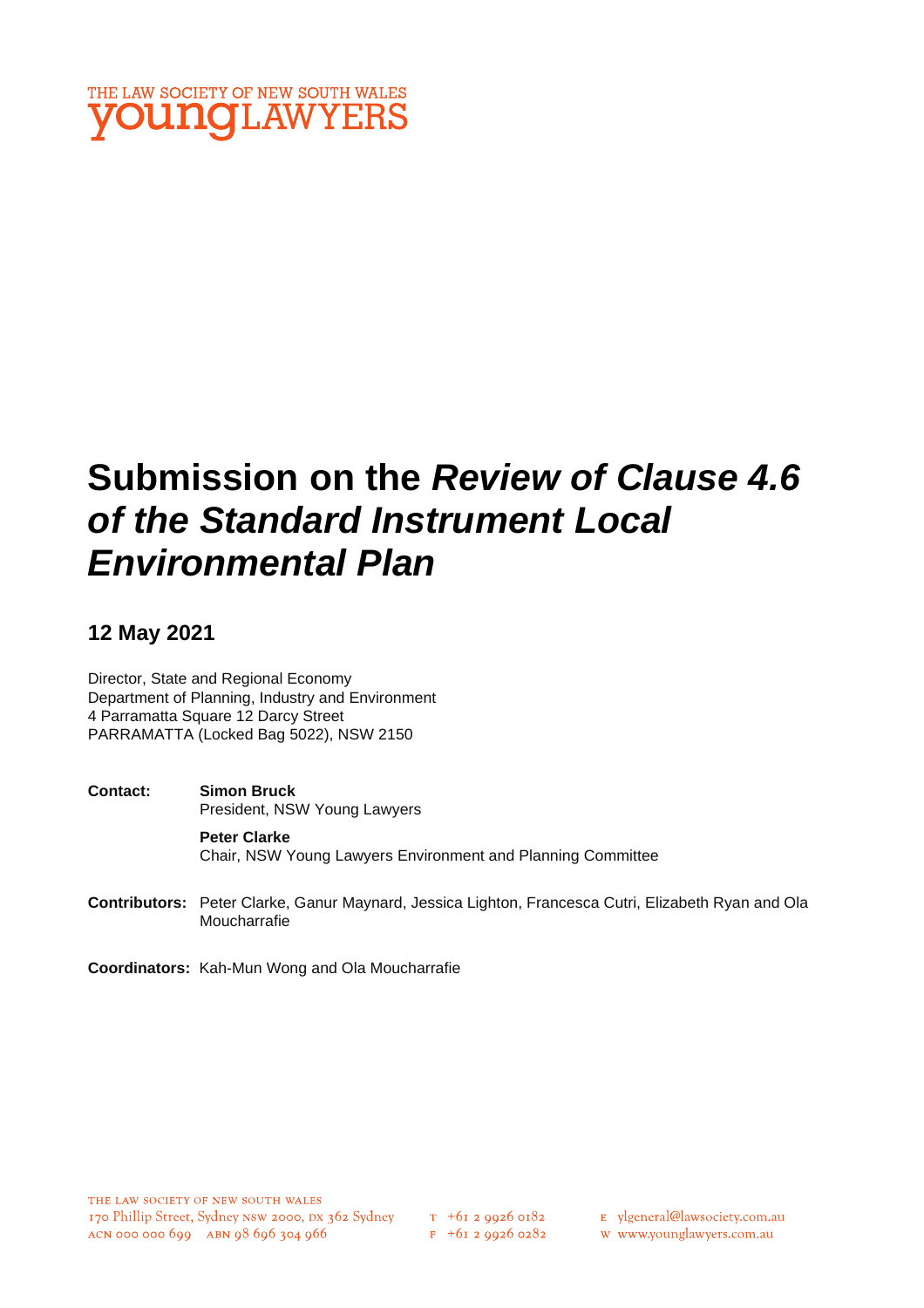The NSW Young Lawyers Environment and Planning Committee (**Committee**) make the following submission in response to the '*Review of Clause 4.6 of the Standard Instrument – Principal Local Environmental Plan'* Explanation of Intended Effect (**EIE**).

## **NSW Young Lawyers**

NSW Young Lawyers is a division of The Law Society of New South Wales. NSW Young Lawyers supports practitioners in their professional and career development in numerous ways, including by encouraging active participation in its 15 separate committees, each dedicated to particular areas of practice. Membership is automatic for all NSW lawyers (solicitors and barristers) under 36 years and/or in their first five years of practice, as well as law students. NSW Young Lawyers currently has over 15,000 members.

NSW Young Lawyers accepts the science and wide-ranging effects of climate change, including as outlined by the United Nations Intergovernmental Panel on Climate Change in its leading expert reports. NSW Young Lawyers considers that Australia has the ability and a responsibility to rapidly reduce emissions and actively help to keep the world's emissions within its remaining 'carbon budget'.

NSW Young Lawyers recognises that there is a climate emergency, posing an unprecedented challenge for human rights and the rule of law. In order for there to be intergenerational equity and climate justice, as well as interspecies equity and ecological sustainability, the law needs to enable and require Australia to rapidly decrease  $CO<sub>2</sub>$  (and other greenhouse gas) emissions and to be legally accountable for their adverse contributions to the impacts of climate change.

The NSW Young Lawyers Environment and Planning Committee comprises of a group of approximately 250 members interested in our natural and built environment. The Committee focuses on environmental and planning law issues, raising awareness in the profession and the community about developments in legislation, case law and policy. The Committee also concentrates on international environment and climate change laws and their impact within Australia.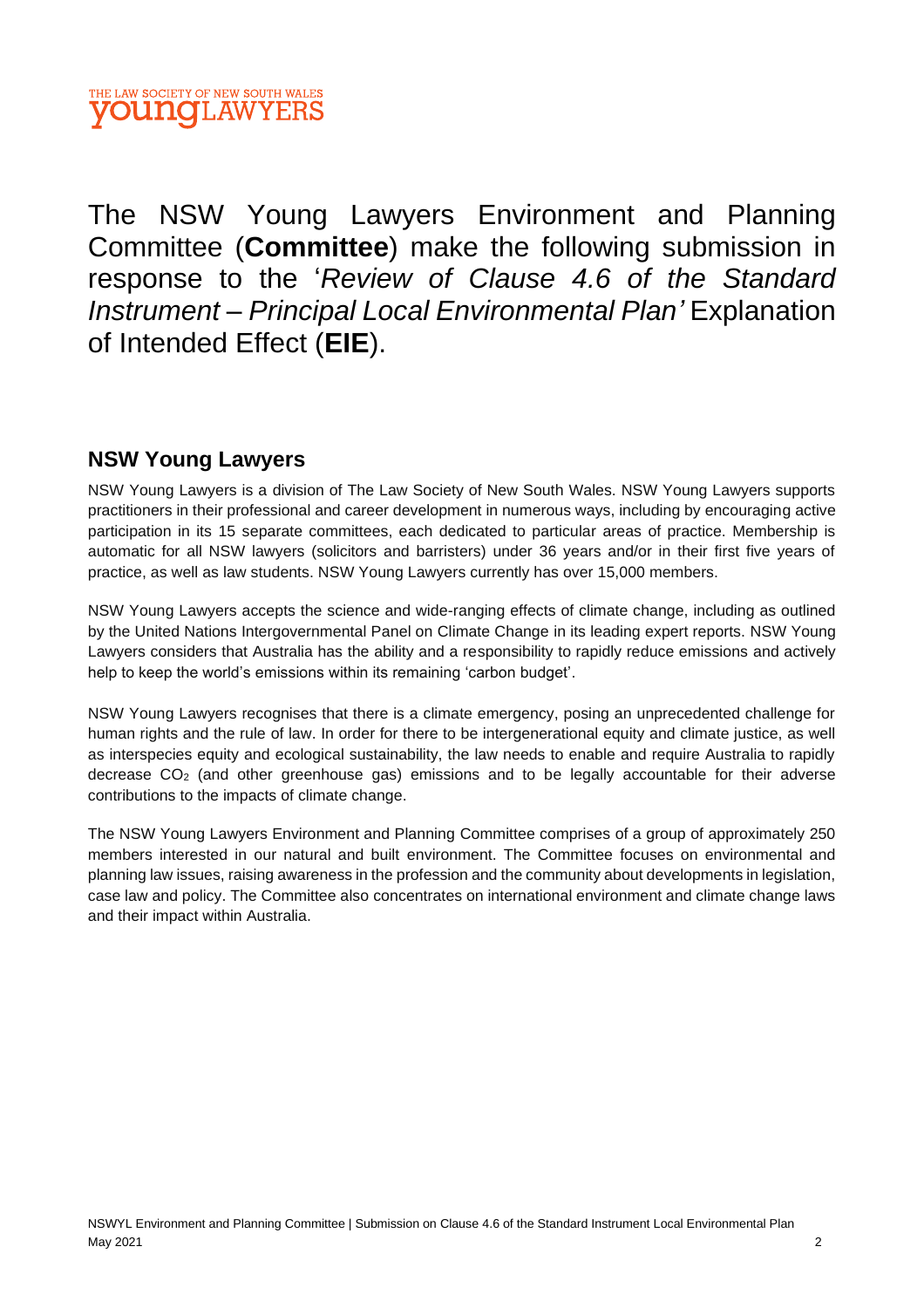### THE LAW SOCIETY OF NEW SOUTH WALES **OUNCLAWYE**

# **Introduction**

The Committee welcomes the opportunity to comment on Parts 3 and 4 of the Explanation of Intended Effect **(EIE)** for the proposed amendments to Clause 4.6 of the Standard Instrument – Principal Local Environmental Plan **(Standard Instrument).** 

## **Summary of Recommendations**

- 1. That the revised Clause 4.6 retains reference to the 'unreasonable or unnecessary to comply with' test that assists a development applicant proponent in justifying its Clause 4.6 Request.
- 2. That, in accordance with Recommendations 10 and 11 of the ICAC Report, the role of the Planning Secretary's concurrence is retained without any reduction in scope as it will provide a level of assurance that Clause 4.6 Requests are upheld or rejected consistently and reduce the risk of corruption. The use of the NSW Planning Portal to monitor the upholding of Clause 4.6 Requests by various Councils is strongly encouraged.
- 3. That rather than introducing a new test in Clause 4.6, a standardised template for Clause 4.6 Requests should be promulgated.
- 4. That the proposed alternative test should ensure there are clear criteria for its application supported by guidance material that clearly defines what is acceptable as a "minor variation" to establish certainty for the community and avoid unnecessary complexities that lead to increased litigation.
- 5. That an anti-corruption framework be implemented to promote transparent actions of councillors concerning Clause 4.6 Requests. The Committee advocates for clear, reformulated guidelines to be created for concurrence, reporting and auditing measures to minimise corruption risks.
- 6. That guidance material is needed for applicants or consent authorities to satisfy requirements for Clause 4.6 Request.

## **Part 3 – Complexities and Challenges of Current Test**

#### **Whether the proposed changes address the complexities and challenges of the current test**

1. The Committee concurs with the findings of the NSW Independent Commission Against Corruption (**ICAC**) 'Investigation into the conduct of Councillors of the former Canterbury City Council and others', known as 'Operation Dasha' (**ICAC Report**) 1 that relate specifically to the complexity of the current process of seeking to vary one or more of the principal development standards set out in Part 4 of the Standard Instrument by way of Clause 4.6 (**Clause 4.6 Request**) and the myriad challenges that development application (**DA**) proponents face when preparing a Clause 4.6 Request.

<sup>1</sup> NSW Independent Commission Against Corruption (ICAC) *Investigation Into The Conduct Of Councillors of the Former Canterbury City Council and Others* (Operation Dasha) (March 2021).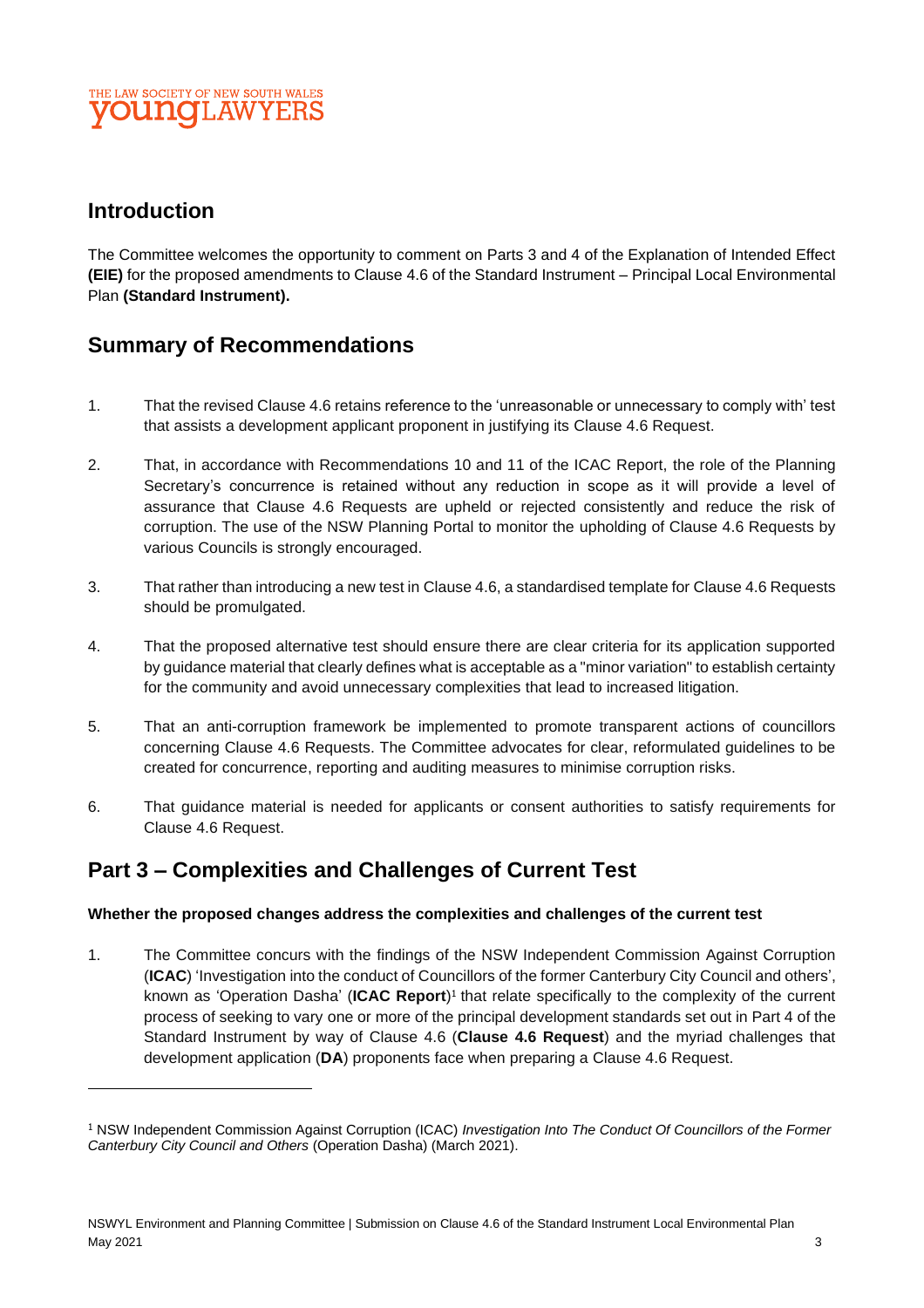

- <span id="page-3-0"></span>2. The Committee has first-hand experience in the process of drafting a Clause 4.6 Request prior to and now following the seminal decision of *Initial Action Pty Ltd v Woollahra Municipal Council* (*Initial Action*). <sup>2</sup> Multiple DAs before the Land and Environment Court (**Court**) on appeal have been dismissed on the basis of a failure to comply with an overly formulaic and unnecessarily rigorous process arising out of *Initial Action.* This is made more complex by subsequent decisions (for example, *Baron Corporation Pty Limited v Council of the City of Sydney* [2019] NSWLEC 61 and *RebelMH Neutral Bay Pty Limited v North Sydney Council* [2019] NSWCA 130).<sup>3</sup>
- 3. The rationale behind the process of judicial consideration of a Clause 4.6 Request (and the consideration that a consent authority must now give to a Clause 4.6 Request due to the authorities referred to at [\[2\]](#page-3-0) above) is, on its face, sound. A consent authority (and the Court on appeal) must be satisfied that the matters to be demonstrated in Clause 4.6(3) of the Standard Instrument are adequately addressed rather than merely adverted to, as a development standard is a limitation on development that has been arrived at after careful consideration of the subject area (albeit not each specific parcel of land, hence the utility of a Clause 4.6 Request).
- 4. However, the Committee is concerned that the proposed changes to the test to be applied to a Clause 4.6 Request (discussed in the Committee's response to Part 4 of the EIE below) may not only make it more difficult for Clause 4.6 Requests to be upheld, but those variations from the development standards in Part 4 of the Standard Instrument may not result in improved environmental outcomes in practice.
- 5. Presently, the test requires the DA proponent to adequately address the justification to contravene a development standard by demonstrating that compliance is either unreasonable or unnecessary, and that there are sufficient environmental planning grounds justifying that contravention. As noted above, the Committee is aware of many otherwise meritorious DAs that fail to meet the two-part test at Clause 4.6(3)(a) and (b), in addition to failing to satisfy the consent authority that the objectives of the standard and zone will still be achieved.
- 6. By changing the test to instead require the DA proponent to prove that the contravention will result in an improved planning outcome in addition to satisfying the objectives of the standard and the zone might have the result of closing off a number of reasons for which a Clause 4.6 Request might presently be upheld. The Committee notes that there are competing decisions by Commissioners of the Court on what constitutes 'sufficient environmental planning grounds' in relation to whether these grounds might only remotely relate to 'environmental planning grounds'. The removal of this reference may well make the operation of cl 4.6 less flexible.
- 7. The proposed change that would require the consent authority to consider the public interest, environmental, social and economic outcomes in determining whether an improved planning outcome has been reached has eliminated the requirement for the consent authority to consider whether

<sup>2</sup> *Initial Action Pty Ltd v Woollahra Municipal Council* (2018) 236 LGERA 256.

<sup>3</sup> *Baron Corporation Pty Limited v Council of the City of Sydney* [2019] NSWLEC 61; *RebelMH Neutral Bay Pty Limited v North Sydney Council* [2019] NSWCA 130.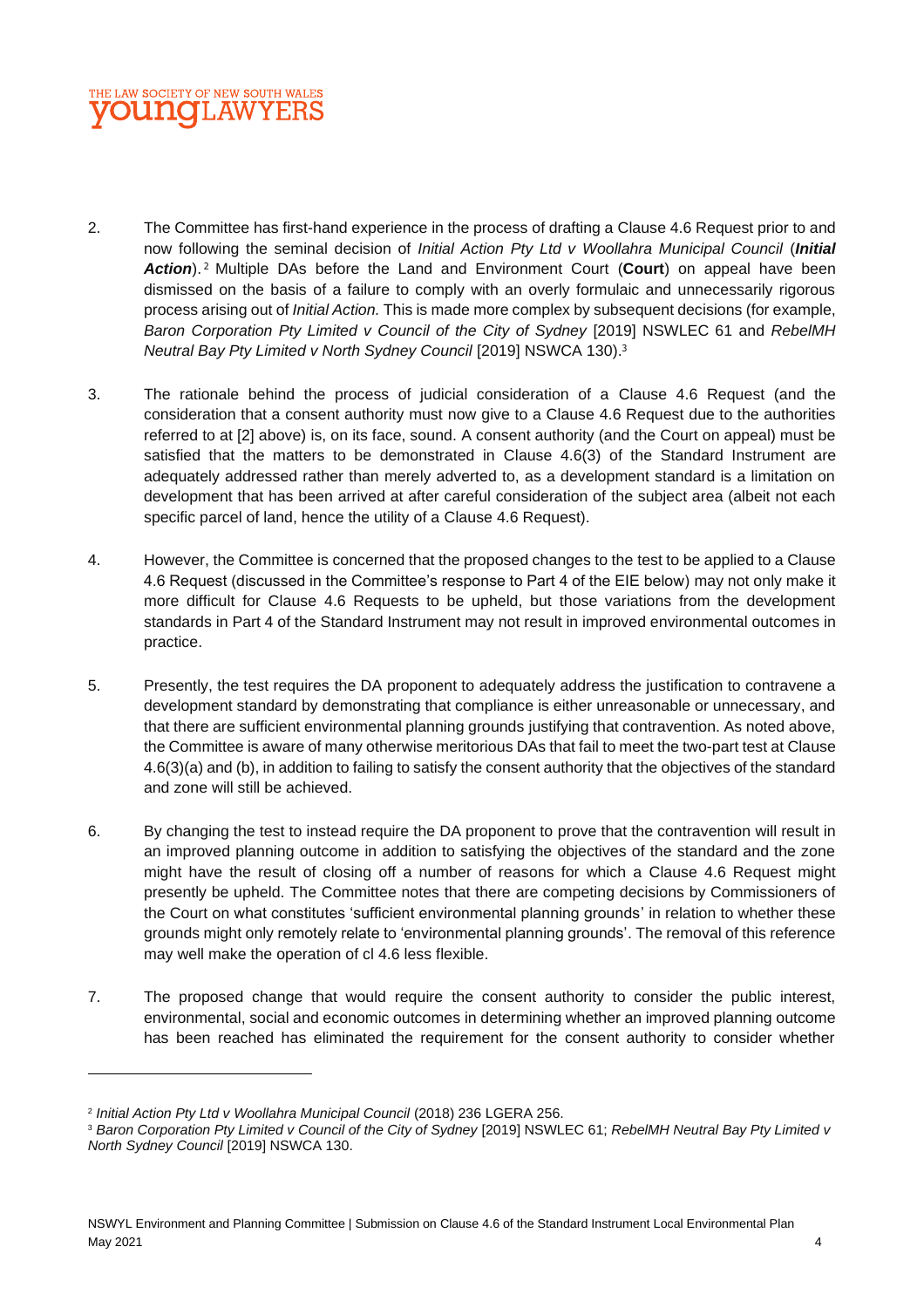compliance with the relevant development standard was unreasonable or unnecessary, in the first instance.

- 8. In an attempt to streamline the Clause 4.6 Request process and to reduce the complexities and challenges of the current test, it appears that the Department is removing that preliminary justification for a DA proponent to seek to vary a development standard. For example, a site with a steep topography that reasonably and necessarily requires a non-compliance with the prevailing height of building standard in Part 4 of the Standard Instrument (the equivalent of such a provision being found in the relevant *Local Environmental Plan*) may well now not be able to be the subject of a Clause 4.6 Request.
- 9. While the Committee commends the Department's desire to streamline and simplify the test for upholding or rejecting a Clause 4.6 Request, this simplification process cannot and should not eliminate the 'unreasonable or unnecessary' test set out in *Wehbe v Pittwater Council* (2007) 156 LGERA 446; [2007] NSWLEC 827 at [42]–[51] given the importance that this part of the test plays in the initial justification for a DA proponent to lodge a Clause 4.6 Request in the first place.

**Recommendation 1: That the revised Clause 4.6 retain reference to the 'unreasonable or unnecessary to comply with' test that assists a DA proponent in justifying its Clause 4.6 Request.**

# **Part 3 – Concurrence Role**

#### **Whether the role of concurrence should be retained**

- 10. The Committee submits that the role of concurrence should be retained by the Planning Secretary to promote consistent decision-making and reduce the risk of corruption unless and until a more contemporary and effective approach to reduce the risk of corruption is implemented.
- 11. At present, a condition for approving variation under Clause 4.6 Request requires the Planning Secretary to grant concurrence for the development that contravenes a development standard under Clause 4.6(4)(b) of the Standard Instrument. Under cl 64 of the *Environmental Planning and Assessment Regulation 2000*, the Planning Secretary has given written notice dated 21 February 2018, attached to the Planning Circular PS 20-002 issued on 5 May 2020, to each consent authority, that it may assume the Secretary's concurrence for exceptions to development standards in respect of applications made under cl 4.6 subject to specific conditions (**Ministerial Notice**).
- 12. The Committee agrees with the EIE that theoretically the current assumed concurrence regime allows for an appropriate level of oversight and accountability in the decision-making process for varying development standards, but notes that the Ministerial Notice currently grants assumed concurrence to Councils (and Local Planning Panels) for the vast majority of contentions Clause 4.6 requests.
- 13. While this appears advantageous, as noted in the EIE, the Department has only received eight concurrence applications to date in 2021 and 32 in 2020 and accordingly, the concurrence mechanism which was to ensure a desired outcome for oversight and accountability, has not been achieved.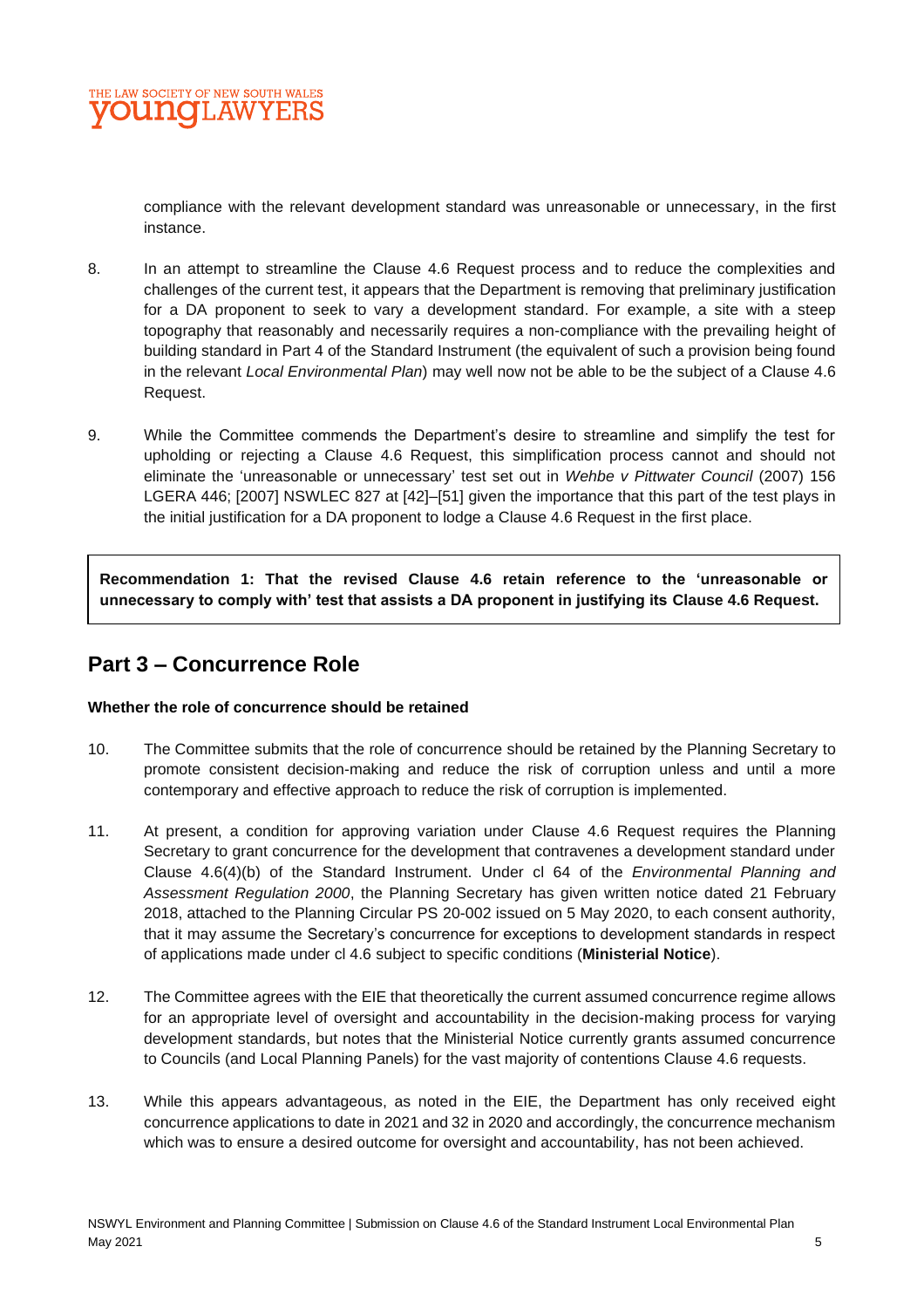

- 14. Following the completion of the ICAC Report, a considerable risk of corruption under the current process was highlighted, which found that Councillors have been able to misuse concurrence under the current framework which allowed for poor control, management and ignorance of concurrence requirements.
- 15. The Committee submits that the Planning Secretary's concurrence role should be retained to ensure consistent decision making processes and maintain public confidence in the outcome of applications. Concurrence provides a measure to reduce the risk of corruption unless a more contemporary and effective approach to mitigating corruption risks is implemented. That is, increasing and strengthening reporting requirements on the NSW Planning Portal as well as introducing alternative mechanisms for ongoing monitoring and corruption risk audits.

**Recommendation 2: That, in accordance with Recommendations 10 and 11 of the ICAC Report, the role of the Planning Secretary's concurrence is retained without any reduction in scope as it will provide a level of assurance that Clause 4.6 Requests are upheld or rejected consistently and reduce the risk of corruption. The use of the NSW Planning Portal to monitor the upholding of Clause 4.6 Requests by various Councils is strongly encouraged.**

## **Part 4 – The Planning Outcomes Test**

#### **Proposed reforms do not make law clearer or less complicated**

- 16. The Committee submits and agrees with the Department's sentiment that Clause 4.6 of the Standard LEP should fulfil its stated objectives as clearly and concisely as possible to avoid unnecessary expenses associated with the preparation of development applications and inconsistency in the decision making of local government authorities and other decision makers.
- 17. The Committee notes the Department provides the proposed reforms will make the law governing assessment and approval of exceptions to development standards clearer and reduce the number of decisions that are appealed. However, in their current form, the reforms do not make the law any clearer. On the contrary, they add at least two elements of uncertainty and complexity to the law by the introduction of the concept of 'improved planning outcome'.
- 18. Firstly, the meaning of 'environmental', 'social' and 'economic' outcomes is unclear, as is the nexus of those terms with the 'public interest'.
- 19. Under the existing test, a consent authority must be directly satisfied that the proposed development will be in the public interest because it is consistent with the objectives of the Standard LEP and it is does not contravene the development objectives in the relevant zone. The new test does not limit the consent authority's consideration of the public interest to these matters and therefore, the term 'public interest' is likely to confer a broad and ambulatory power on the consent authority.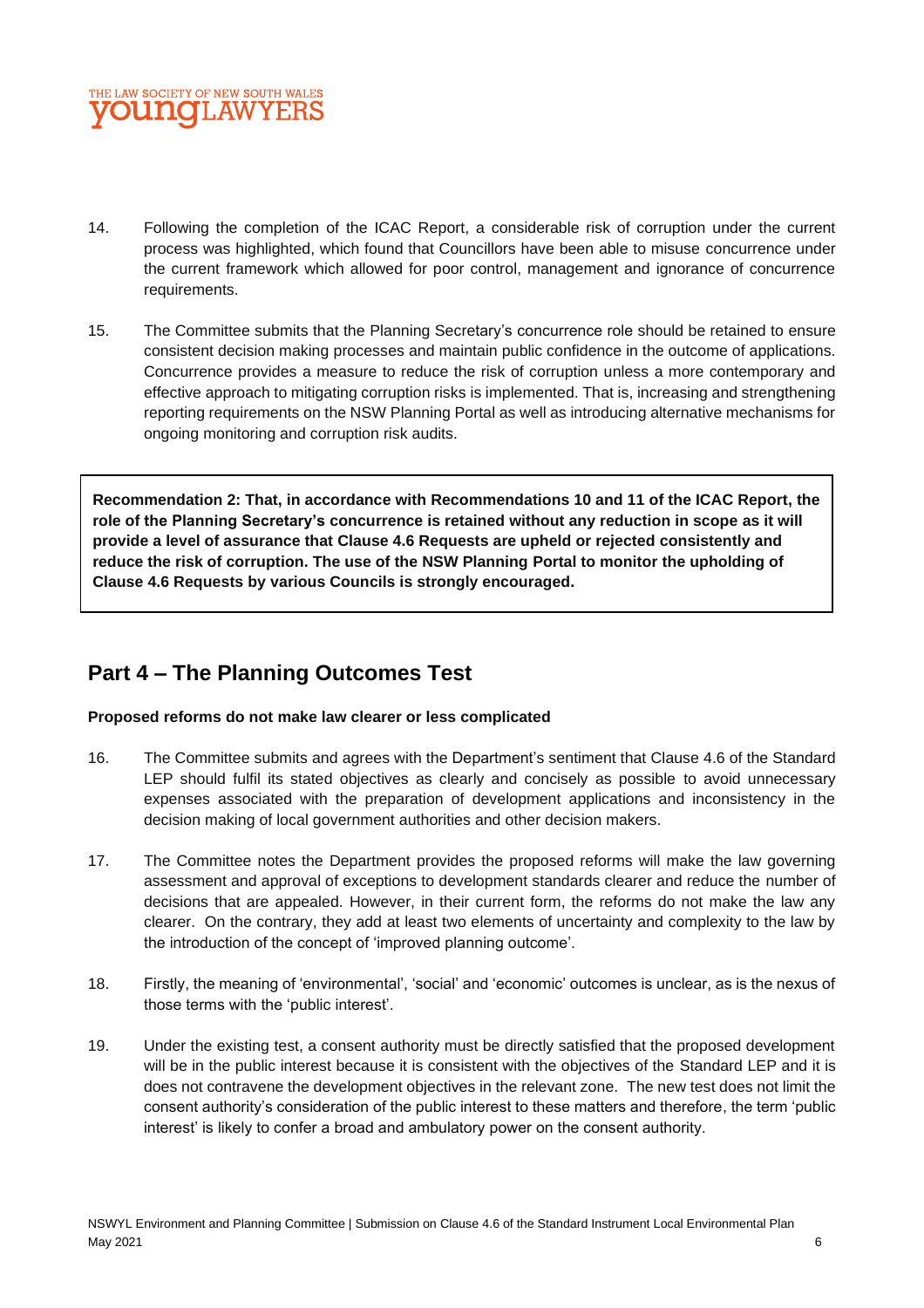

- 20. This conferral of a broader discretionary power on local government authorities occurs in circumstances where no direction is given as to the meaning or relative importance of mandatory relevant considerations (i.e. environmental, social and economic outcomes). Indeed, it is not stated expressly whether environmental, social and economic considerations are to be integrated in a manner that facilitates and adheres to the principles of ecologically sustainable development.
- 21. Ultimately, the consequence would be that local government authorities are subject to less direction and their decisions are less amenable to judicial review. This is a curious outcome for a reform that has been partly inspired by the findings of ICAC in relation to the risks of unsupervised decision making by councils.
- 22. Secondly, the Committee submits that even if the meaning and relative importance of the environmental, social and economic outcomes were clear, the perspective from which these outcomes are to be measured remains uncertain.
- 23. The Department's intention is that consent authorities are enabled to make decisions on whether a development 'fits in with the site's strategic and contextual environment'. In doing this, the reform relies on consent authorities specialised knowledge as to what will achieve great planning outcomes for their specific area.
- 24. However, nothing about the proposed test or the explanatory materials hitherto provided describes the extent of the area for which outcomes are to be assessed. An applicant will be unaware as to whether they must provide evidence about the 'environmental', 'social' and 'economic' impacts of the proposed contravention on the development itself, the development's site, the site's immediate neighbours, the broader neighbourhood within the local government area, or the public more broadly.
- 25. This ambiguity exacerbates the uncertainty described above and is likely to result in confusion for developers and members of the community who have an interest in the acceptance or refusal of the approval of a contravention of a development standard.
- 26. The Committee submits that the feature of the proposed planning outcome test is that it appears to prescribe a higher threshold for the approval of a contravention of a development standard than what currently exists.
- 27. In its current form, Clause 4.6 does not directly or indirectly establish a test that the non-compliant development should have a neutral or beneficial effect relative to a compliant development. 4
- 28. The new test would be more onerous than its incumbent insofar as a contravention of a development standard with which compliance is considered unreasonable or unnecessary under the current test

<sup>4</sup> *Initial Action* (n 2) at [87].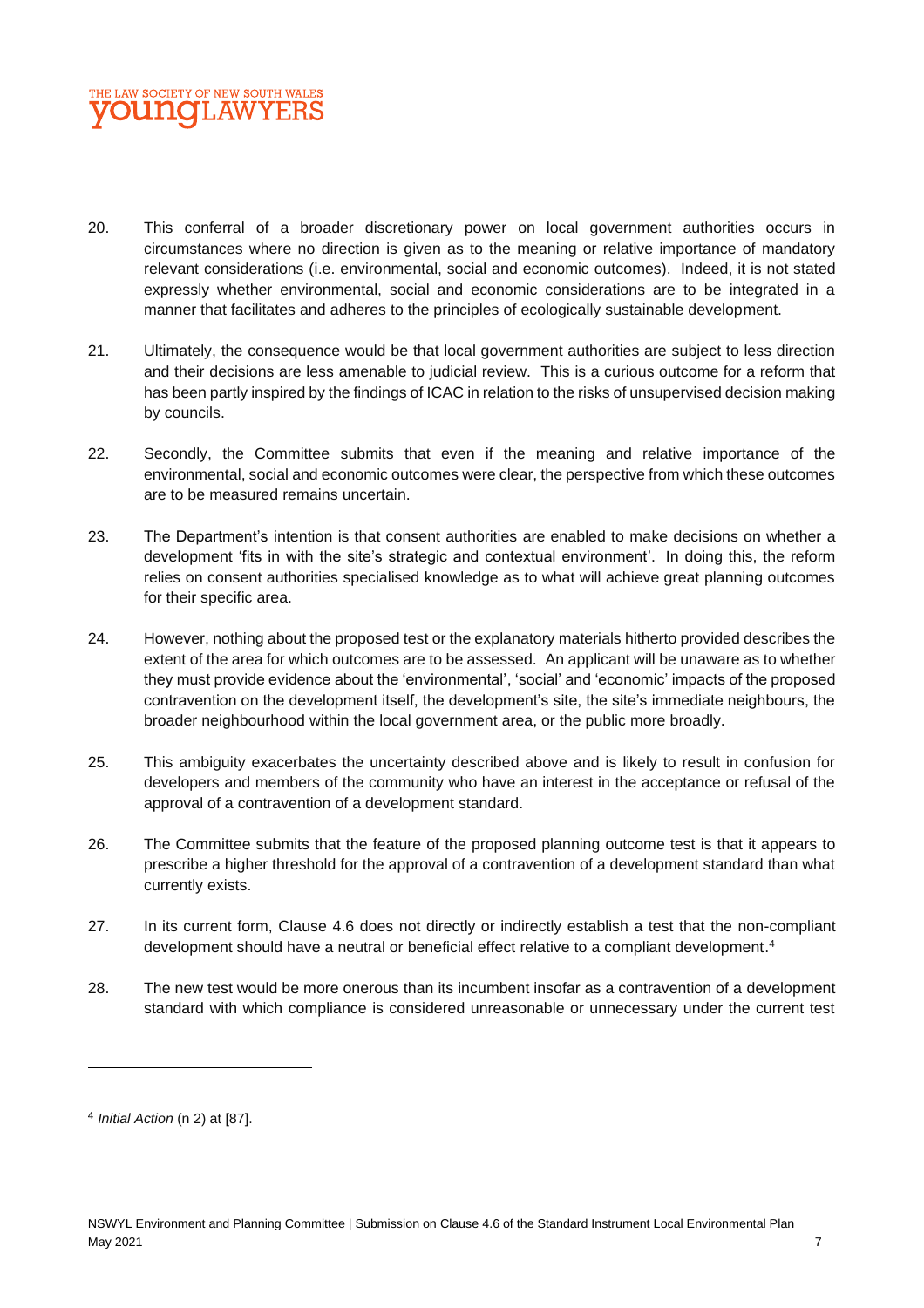

would not be permitted under the new test unless its proponent could satisfy a consent authority that the contravention is beneficial relative to a compliant development.

- 29. It is possible to envisage a contravention that would be permissible under the current test but would not be permitted under either the proposed Planning Outcomes test or the proposed 'alternative test' (discussed below) because its proponent could not prove that it is beneficial and because it would not be a minor variation for the purposes of the 'alternative test'(leaving aside the ambiguity of the term 'minor variation' which is discussed by the Committee below).
- 30. The imposition of a less flexible test in this respect appears at odds with the objective stated in Clause 4.6(1)(a), which is "to provide an appropriate degree of flexibility in applying certain development standards to particular development".
- 31. The Department's position in the EIE and the community sentiment regarding Clause 4.6 indicates exasperation at the burden associated with preparing a written request under the Clause, and frustration with local consent authorities tendency to refuse approval of variations, or make decisions inconsistent with other authorities or their own precedents.
- 32. However, rather than introducing a new test that is replete with new ambiguities, a more prudent approach would be to introduce a standardised template for applicants to use when preparing a written request. This should allow the proponent to identify the beneficiary from the improved planning outcomes test including whether it is the proponent, the neighbour or the surrounding environment.
- 33. Such a template would reduce applicants' expenses, encourage uniformity of approach among the various consent authorities and make development material more readily intelligible to the general public and persons with a special interest in the assessment of a particular development.

**Recommendation 3: Rather than introducing a new test in Clause 4.6, a standardised template for Clause 4.6 objections should be promulgated.**

# **Part 4 – The Alternative Test**

#### **Development of an alternative test to ensure that flexibility can be applied when an improved planning outcome cannot be demonstrated**

- 34. The Committee generally welcomes the concept of an alternative test as a method of creating flexibility in the planning process when an improved planning outcome cannot be demonstrated, provided the variation is appropriate in the circumstances and any impact is negligible. However, the Committee raises its concerns about the absence of detail provided regarding what this alternative test would entail. Additionally, the Committee is concerned that having two tests, the planning outcomes test and the alternative test, may introduce additional complexity and controversy to the variation process.
- 35. The Committee acknowledges the intentions of the Department in introducing the alternative test to ensure flexibility can be applied when an improved planning outcome cannot be demonstrated but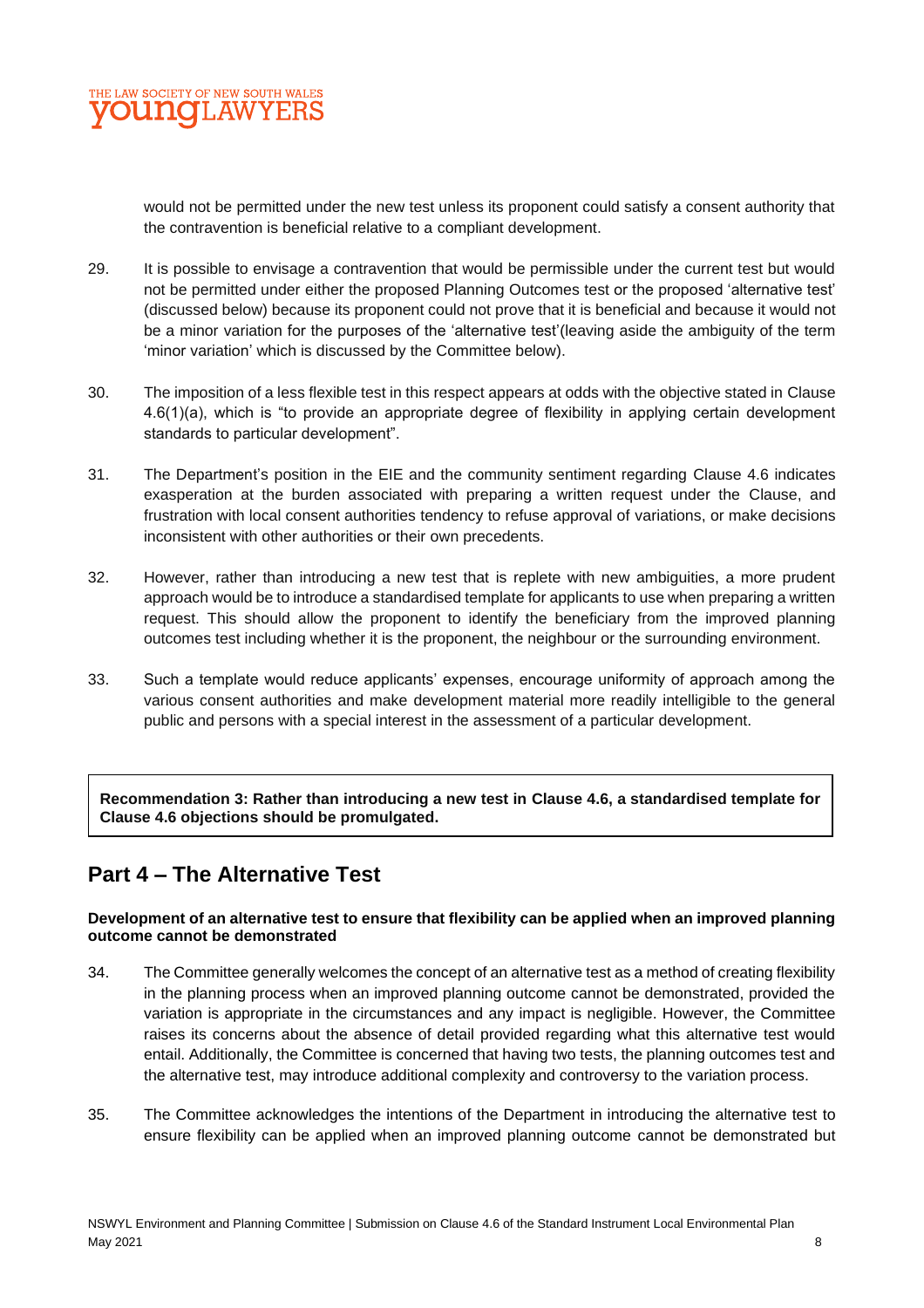only where the variation is appropriate in the circumstances due to a negligible impact. The EIE proposal is that minor variations should be acceptable except in instances where it would result in a worse planning outcome.

- 36. Clear drafting on any alternative test criteria, with a particular emphasis on the definition and extent of minor variations permissible, will be required to establish certainty and clarity of planning principles and to avoid unnecessary complexity. The EIE provides sparse detail as to the structure of the proposed alternative test, citing only three limited examples. However, the Committee notes that any alternative test should not weaken the intent of the improved planning outcomes test or other planning obligations, that is, the alternative test should be maintained as just that, an alternative.
- 37. Clear guidance material addressing what types or forms of variations could be considered minor and therefore acceptable under the alternative test will be required to ensure clarity for applicants, councils and the community. Clear guidance material is also likely to reduce the risk of an increased volume of litigation in relation to alternative test decisions considered unfavourable by relevant parties. If possible, the guidance material should indicate expectations of what may or may not be acceptable as a minor variation within individual land use zones. Although this may seem at odds with the notion of "flexibility", such guidance is likely to provide clarity and consistency (of both expectations and outcomes) to any application of the alternative test.
- 38. In line with the proposed measures to increase transparency, accountability and probity by strengthening council reporting requirements on variation decisions set out in the EIE, the Committee recommends that planning decisions involving the application of the alternative test should be specifically included in the revised reporting requirements. This will assist the Department to establish a baseline for acceptable minor variations which could then inform future reforms to the alternative test (if required), and limit opportunities for the alternative test to open up opportunities for corruption and exploitation of the planning system.

**Recommendation 4: The proposed alternative test should ensure there are clear criteria for its application supported by guidance material that clearly defines what is acceptable as a "minor variation" to establish certainty for the community and avoid unnecessary complexities that lead to increased litigation.**

# **Part 4 – Appropriate Level of Scrutiny**

#### **Whether the proposed reporting, monitoring and auditing framework provides an appropriate level of scrutiny of variations and will minimize the risk of misuse**

39. The Committee submits that retaining and strengthening concurrence will minimise misuse. However, this is not solely sufficient to deal with the threat of corruption. Action must be taken to reduce the existing risks of misuse and corruption associated with Clause 4.6.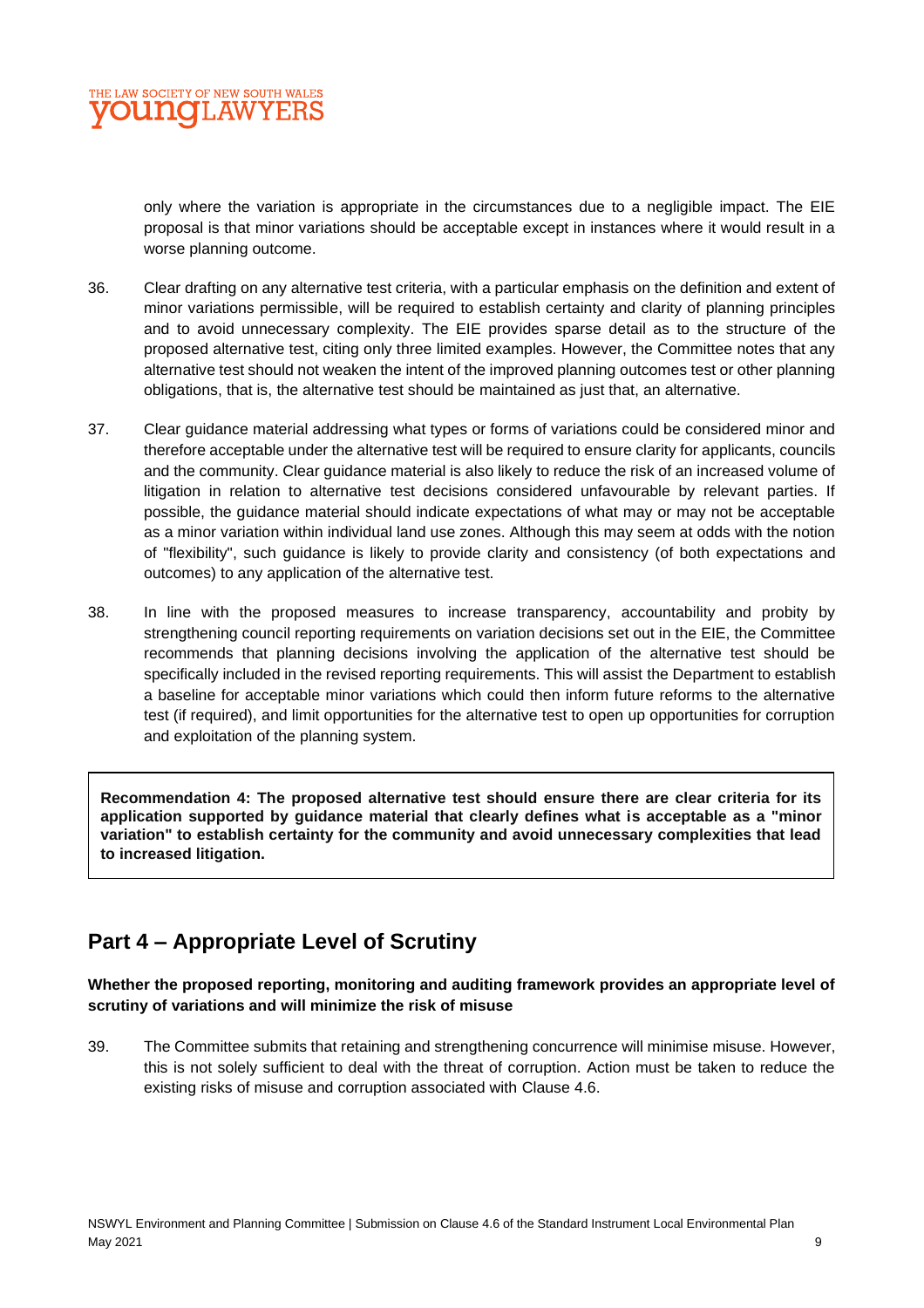### THE LAW SOCIETY OF NEW SOUTH WALES **OUNCLAWYE**

- 40. The Committee supports the Department's proposal to require councils to publish their reasons for granting or refusing a Clause 4.6 Request on the Planning Portal. This will promote transparency and consistency in decision-making. It will also enable potential developers to weigh up the prospects of their application and understand what may be required for an application to be granted.
- 41. In its current form, there is little auditing that occurs after development approval is granted to ensure that approval is given free from corruption or undue bias. The Department has indicated that this is done at random.<sup>5</sup> The Committee acknowledges the Department's proposal to implement 'monitoring, auditing and reporting framework' and regular monitoring and auditing. However, the Committee is not of the view that strengthening auditing requirements abrogates the need for concurrence. With respect to auditing, the Committee believes that further measures must be taken.
- 42. In conjunction with Recommendations 14 and 15 of the ICAC Report, the Committee endorses the recommendation that a new auditing framework is clearly defined. The outcomes and reasons provided by Councils on Clause 4.6 Requests should be analysed for trends in approvals or refusals to highlight any possible misuse. The outcome of audits and any observations and recommendations should be made available.
- 43. The Committee also supports the ICAC Report aim to reduce possible corruption and misuse of Clause 4.6 by councillors. Specifically, the introduction of measures to enhance the transparency of the actions of councillors. This may include recordkeeping of staff involvement with Clause 4.6 Requests, and reports to be conducted across local consent authorities. Additionally, consideration of these applications should be assigned to councillors at random (in circumstances where they are not determined by an internal development panel or, if the DA meets the relevant criteria, by the local planning panel), to minimise the crossover for any existing relationships between developers and councillors.

**Recommendation 5: That an anti-corruption framework be implemented to promote transparent actions of councillors concerning Clause 4.6 Request. The Committee advocates for clear, reformulated guidelines to be created for concurrence, reporting and auditing measures to minimise corruption risks.** 

# **Part 4 – Guidance Material**

#### **Guidance material is needed for applicants and consent authorities**

44. The Committee welcomes and supports the view that guidance material is needed for applicants and consent authorities to satisfy Clause 4.6 Request requirements.

<sup>5</sup> NSW Government, Planning and Environment, *Planning circular, Varying Development Standards,* (21 February 2018), 2.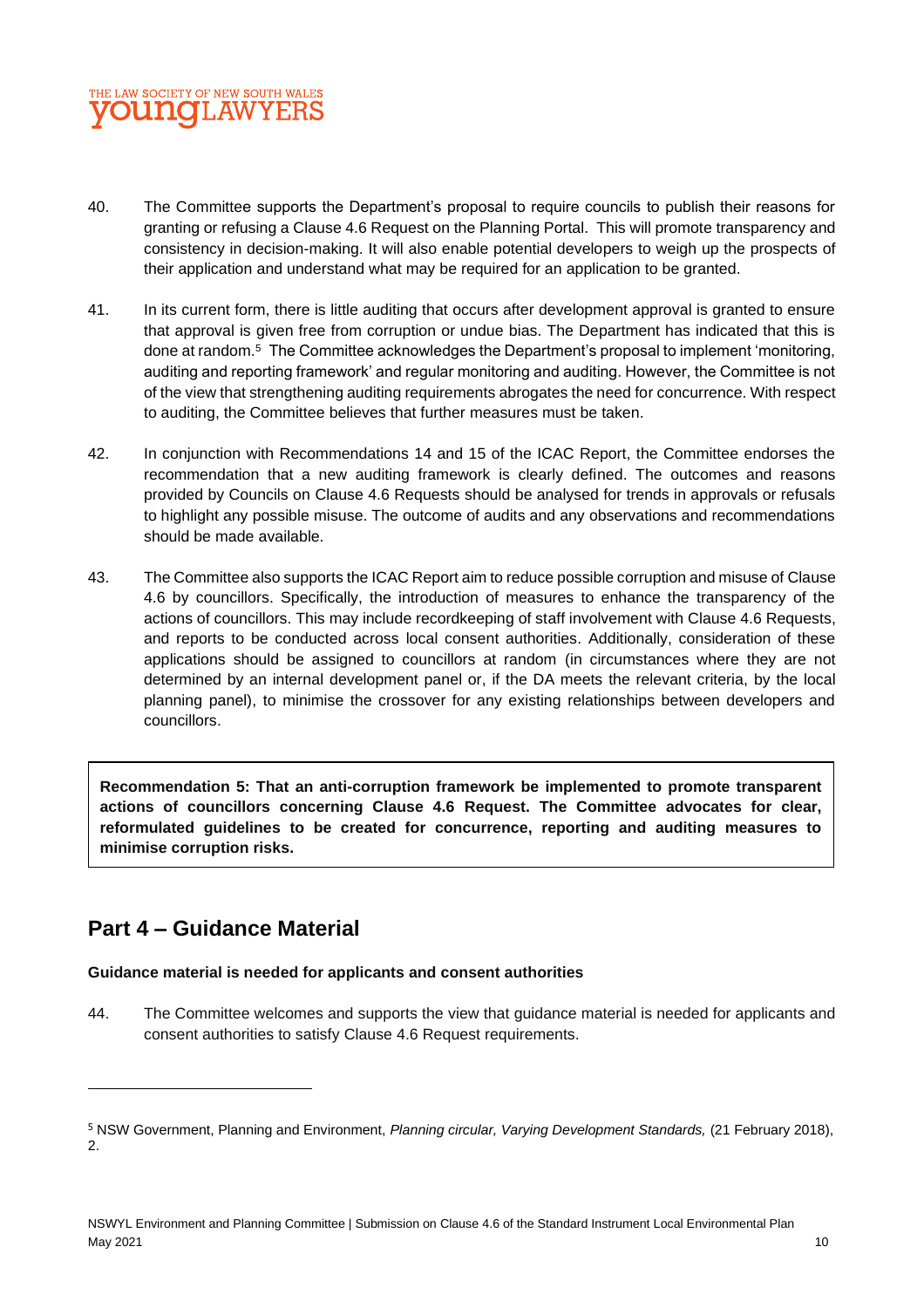

- 45. The Committee submits that a standard template should be included in any guidance material to be prepared. This is to incorporate all matters which must be addressed by the Applicant in order to adequately satisfy the new test for variations under Clause 4.6 Request, in addition to sample responses which clarify the type of the responses which may address these.
- 46. The Committee submits that the lack of any standard template or structure for Clause 4.6 Requests that is widely adopted by applicants renders the consent authority's task of assessing the adequacy of written requests more challenging. This has led to a range of Clause 4.6 Requests being prepared which vary significantly in terms of their quality, some of which fail to address basic matters in a clear, logical and cohesive manner. The Committee believes it is not a valuable use of resources particularly when the consent authority would be spending undue time searching for written requests that address a particular matter which requires the consent authority's consideration. From the Applicant's perspective, the aid of a template and sample responses would clarify the matters required to be addressed in the Clause 4.6 Request.
- 47. Despite the provision of a standard template being recommended, the ability for an Applicant to deviate from the standard template where considered necessary or appropriate should be retained.

**Recommendation 6: That guidance material is needed for applicants and consent authorities to satisfy the requirements of Clause 4.6.**